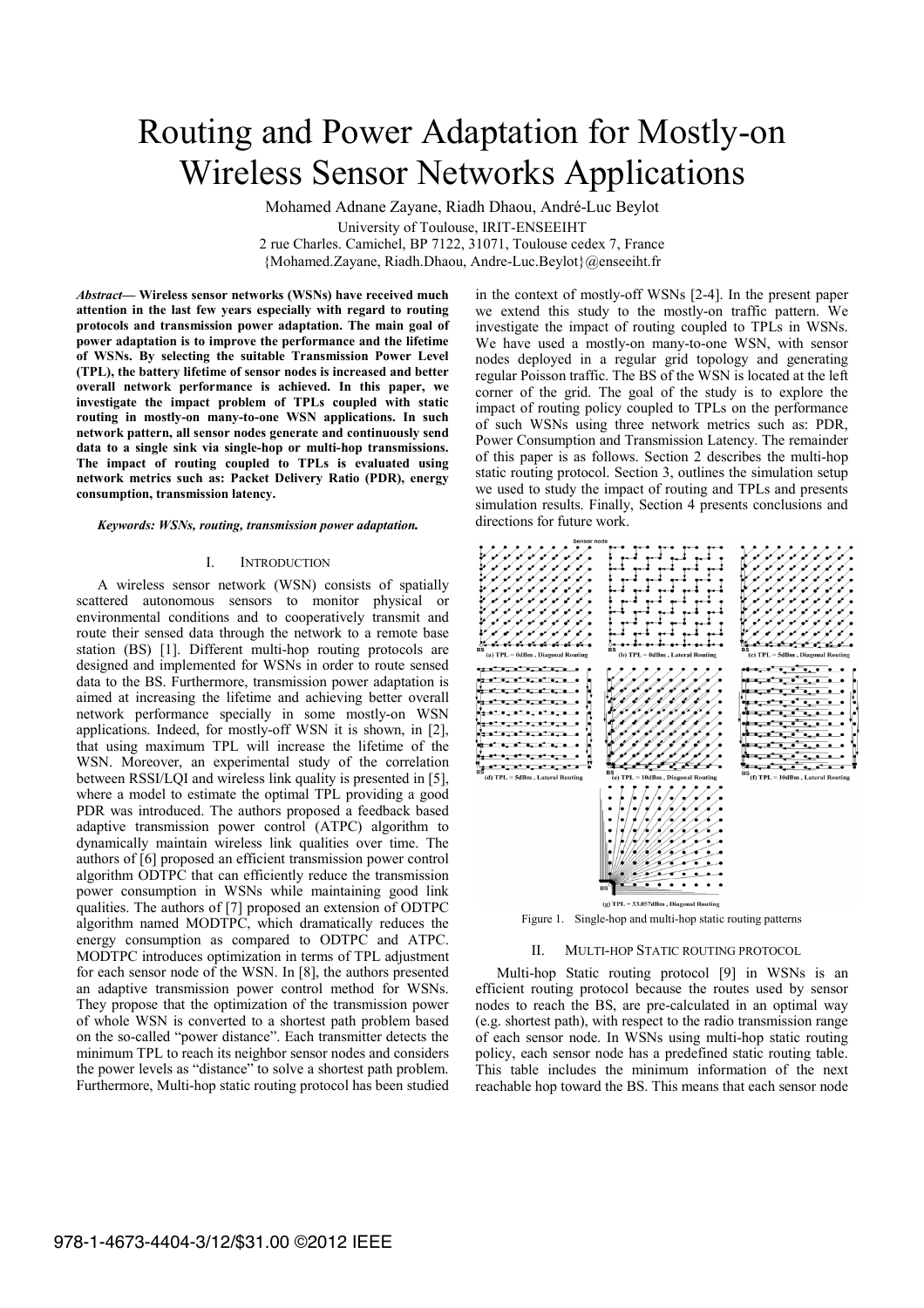must know the predefined route to reach the BS. This routing policy suppresses routing overheads and reduces link losses. Fig. 1 illustrates the single-hop and multi-hop static routing patterns studied in this paper. These routing patterns are based on SPF algorithm and show the shortest paths used to route data. In this study we investigate four TPLs of sensor nodes. For each TPL we used a defined routing pattern stored in each sensor node of the WSN.

## III. PERFORMANCE EVALUATION

To investigate the impact of routing patterns and TPLs on the network performance of mostly-on WSNs, we performed simulations using the NS-2 tool. We used a mostly-on manyto-one WSN with regular grid topology, well-known tracking static sensor nodes and regular transmitted traffic. The BS is placed at the bottom left corner of the grid. We also used for communication the IEEE 802.15.4 protocol with non beaconenabled mode and enabled Acknowledge. Four TPLs of sensor nodes are simulated and evaluated: 0, 5, 10 and 33.057dBm. For each fixed TPL we used different routing patterns: either diagonal routing pattern or lateral routing one. The packets inter-arrival time varies from 0.01s to 10s. We have studied and evaluated three network metrics: the PDR, the power consumption and the transmission latency. The main parameters of the simulation are defined in the Table below:

TABLE I. SIMULATION PARAMETERS

| <b>Parameters</b>                | Value             | <b>Parameters</b>      | Value         |
|----------------------------------|-------------------|------------------------|---------------|
| <b>Sensor</b> field              | 550m x 550m       | <b>MAC</b> layer       | IEEE 802.15.4 |
| Number of sensor nodes           | 99                | <b>Buffer</b> size     | 50 packets    |
| Inter-node distance              | 50 m              | Antenna model          | OmniAntenna   |
| Frequency                        | $2.4$ GHz         | Antenna Height         | $0.03125$ m   |
| Receive power threshold          | 1.17086e-17 w     | <b>Initial energy</b>  | 27540 J       |
| <b>Carrier Sensing threshold</b> | 1.17086e-17 w     | Traffic type           | Poisson       |
| <b>Capture Packet threshold</b>  | $10.0 \text{ dB}$ | Packets size           | 62 bytes      |
| <b>Radio Propagation</b>         | TwoRayGround      | <b>Simulation time</b> | 1000s         |



*1) Packet Delivery Ratio (PDR).* This metric measures the percentage of data packets successfully delivered to the BS compared to packets sent to the network by all sensor nodes. This metric represents the reliability of the routing protocol to deliver the sent data packets. Fig. 2 illustrates the variation of the PDR of the WSN according to packets inter-arrival time for different TPLs and different static routing pattern. For different TPLs and different routing patterns, the PDR of the WSN is improved considerably when the network load decreases because the WSN becomes decreasingly congested. We remark also that, for the TPLs 0dBm and 5dBm, using multi-hop diagonal routing patterns gives better PDR than using multihop lateral routing patterns. For example, for 1s packet interarrival time the PDR varies from 74% (for diagonal) to 67% (for lateral). This is due to the increases of the hops number needed to route data packets to the BS. We notice also, that using TPL 0dBm coupled with multi-hop diagonal routing pattern or multi-hop lateral routing pattern gives better PDR than using TPL 5dBm coupled with multi-hop diagonal routing pattern or multi-hop lateral routing pattern.



Figure 5. InterFace Queue drops statistics

Packets drop analysis aims at studying the causes of the packets drops and their effect on the network performance of the mostly-on WSN. First of all, we remark that whatever the WSN load, packet drops caused by MAC collision do not occur. The main causes of packets drops are the Link Quality Indicator (LQI), the MAC duplicate packets and the buffer Interface Queue full. Fig. 3, 4 and 5 indicate the drops statistics for different TPLs and different static routing patterns respectively for LQI drops, MAC duplication drops and Interface queue full drops. Indeed, for each data packet received, its LQI is calculated as the signal to noise ratio (SNR) within the channel. If the LQI value is less than the Capture